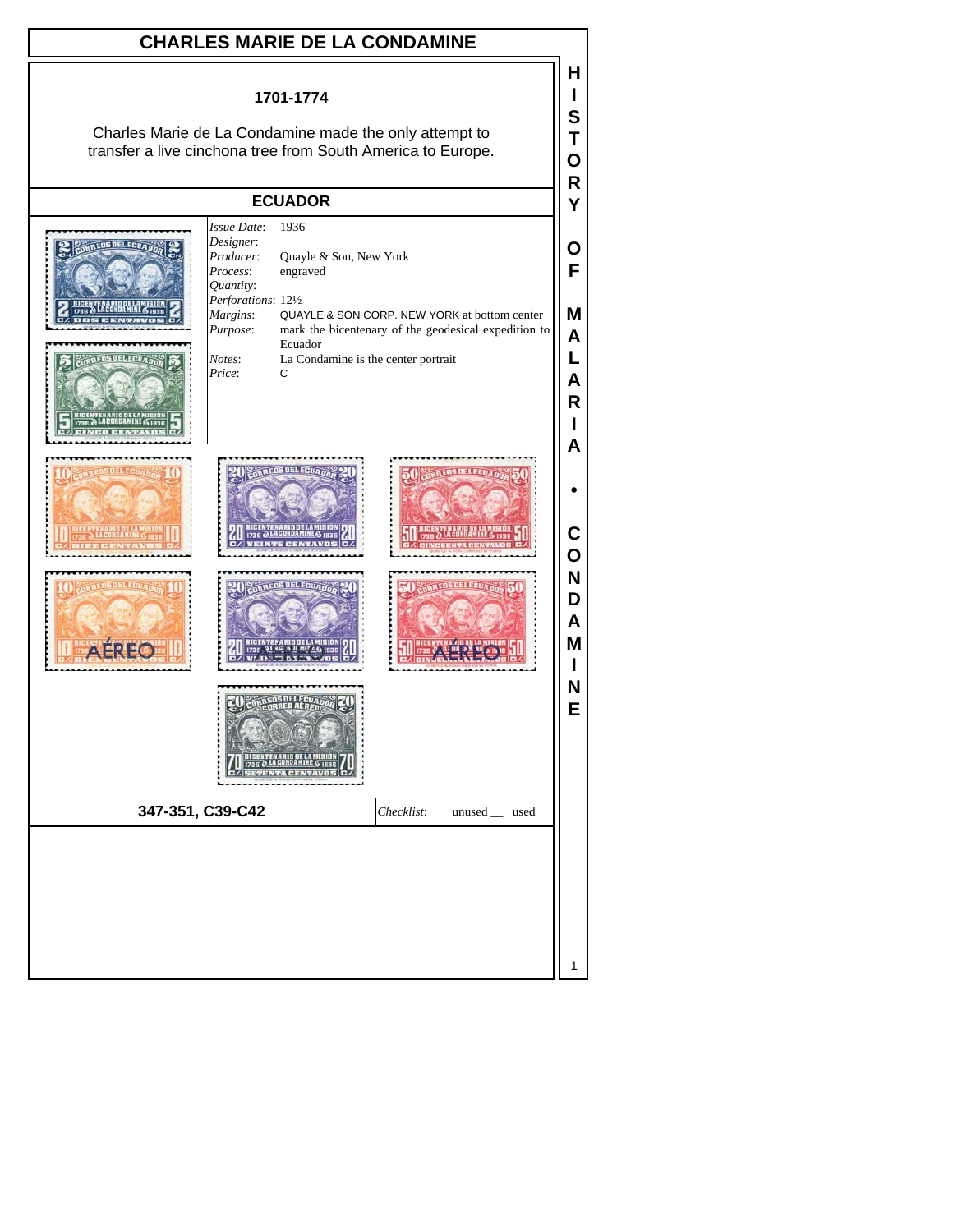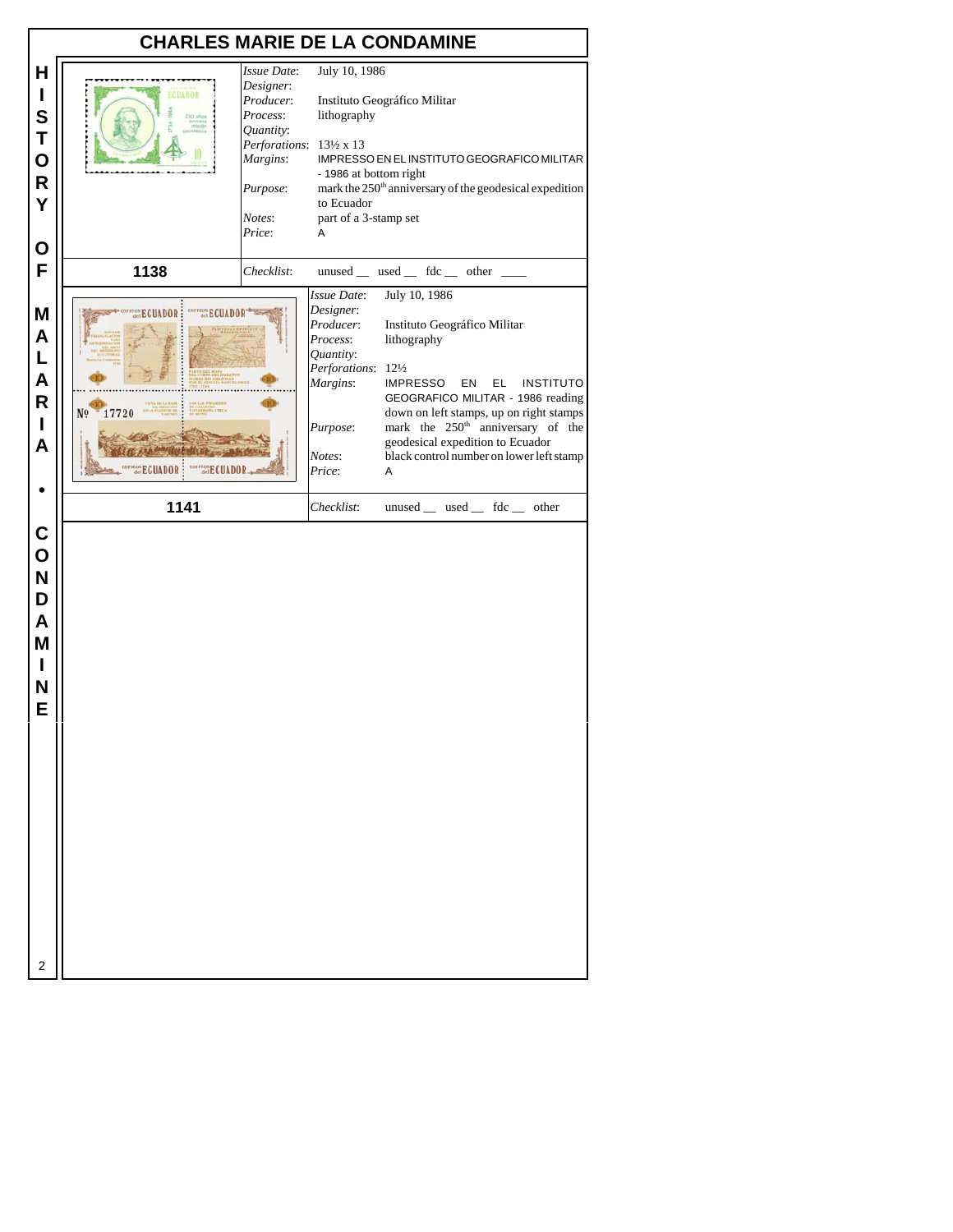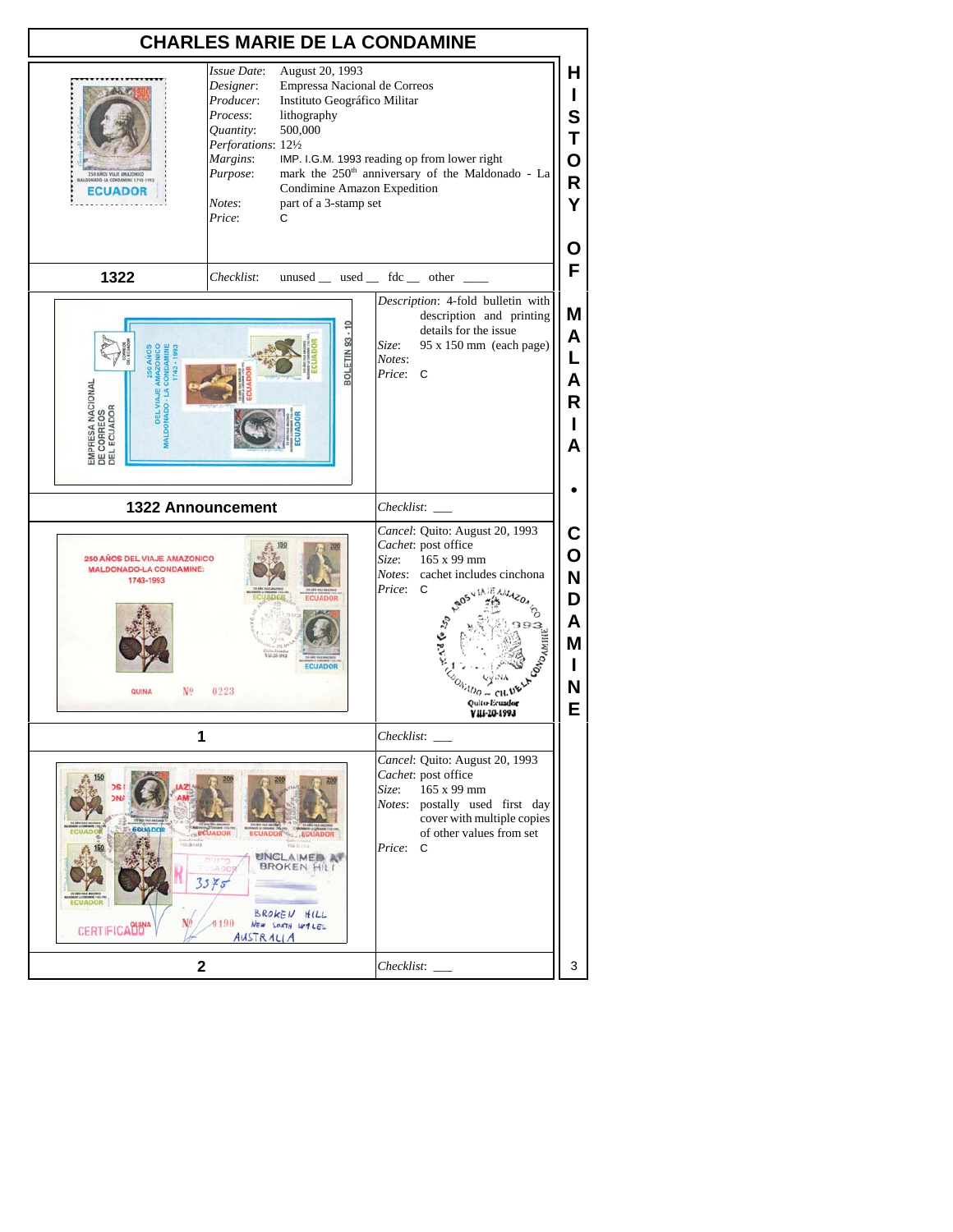## **CHARLES MARIE DE LA CONDAMINE**

 $\mathsf{H}$ **HISTORYOFMALARIA•CONDAMINE** $\overline{\phantom{a}}$ S<br>T<br>O<br>R Y O<br>F M  $\boldsymbol{A}$ L<br>A  $\overline{\mathsf{R}}$  $\overline{1}$  $\overline{\mathsf{A}}$  $\bullet$ C<br>O<br>N<br>D  $\overline{\mathsf{A}}$ M  $\mathbf{I}$ N E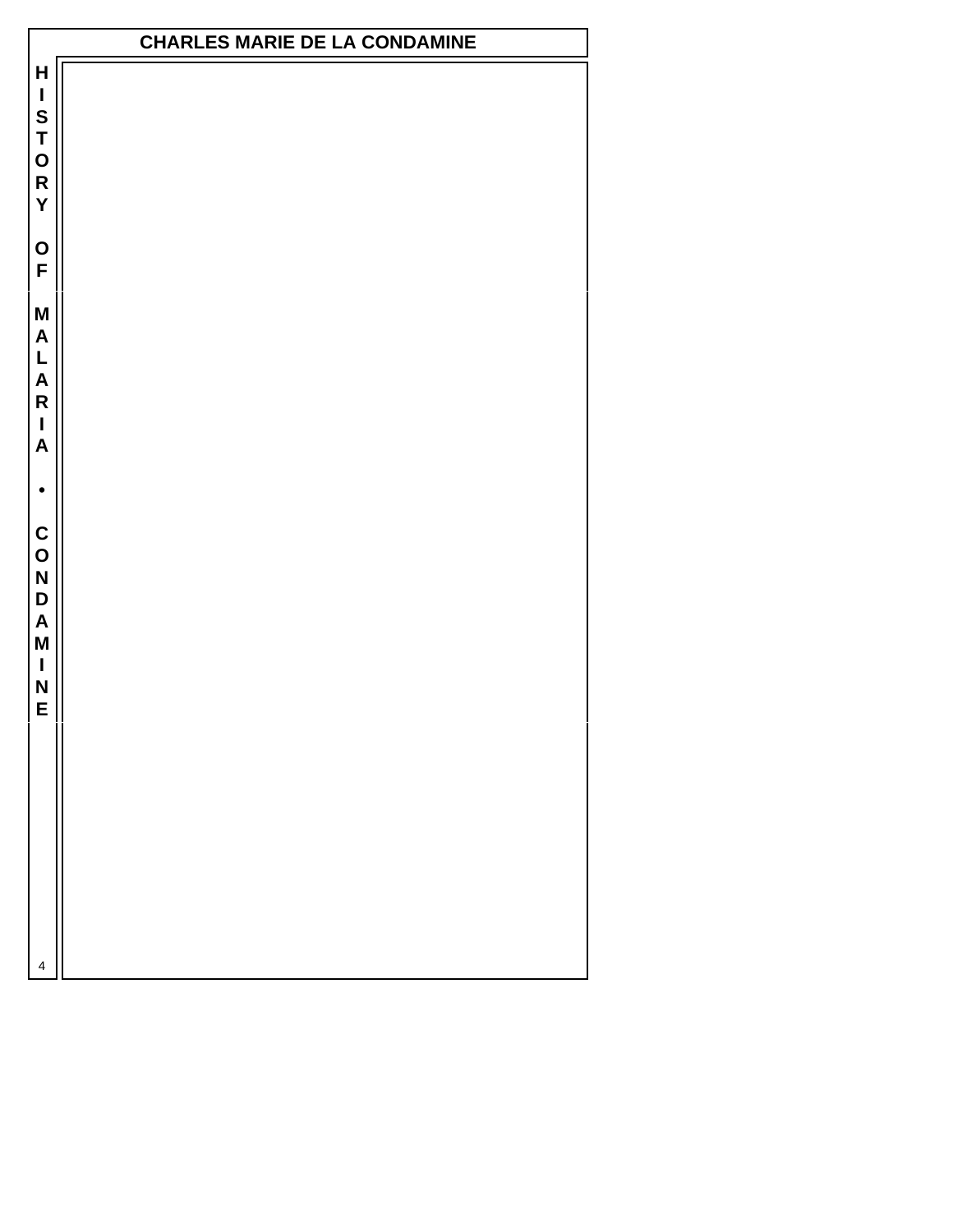|                                                                                  |                                                                                                                                | <b>CHARLES MARIE DE LA CONDAMINE</b>                                                                                                                                                                                         |                                      |  |  |  |
|----------------------------------------------------------------------------------|--------------------------------------------------------------------------------------------------------------------------------|------------------------------------------------------------------------------------------------------------------------------------------------------------------------------------------------------------------------------|--------------------------------------|--|--|--|
| <b>FRANCE</b>                                                                    |                                                                                                                                |                                                                                                                                                                                                                              |                                      |  |  |  |
| <b>PUBLIQUE FRANCAISE</b><br>3.00                                                | Issue Date:<br>Designer:<br>Producer:<br>Process:<br>Quantity:<br>Perforations: 13<br>Margins:<br>Purpose:<br>Notes:<br>Price: | September 5, 1986<br>engraved<br>6,185,949<br>IMP. I.G.M. 1993 reading op from lower right<br>mark the 250 <sup>th</sup> anniversary of the Maupertuis - La<br>Condimine Lapland Expedition<br>joint issue with Finland<br>C | S<br>O<br>R<br>Y<br>O<br>F           |  |  |  |
| 2016                                                                             | Checklist:                                                                                                                     | $unused$ __ used __ fdc __ other __                                                                                                                                                                                          | Μ<br>A                               |  |  |  |
| <b>Image Not</b><br><b>Available</b>                                             | Notes:<br>Price:                                                                                                               | imperforate<br>E                                                                                                                                                                                                             | L<br>Α<br>R<br>А                     |  |  |  |
| 2016 i                                                                           | Checklist:                                                                                                                     | unused _ used _ fdc _ other _                                                                                                                                                                                                |                                      |  |  |  |
|                                                                                  | Mesuñs d'ax's de méridien 1736 - 1986                                                                                          | Notes: tri-fold with block of stamps<br>from France and Finland<br>Price: C                                                                                                                                                  | C<br>O<br>N<br>D<br>Α<br>М<br>N<br>Е |  |  |  |
| 1811-9811 usqupshsSunappuper&spundeler<br>ς αλφι αξείς την προσπατημένη το τρίου |                                                                                                                                |                                                                                                                                                                                                                              |                                      |  |  |  |
| <b>2016 Presentation Pack</b>                                                    | Checklist:                                                                                                                     |                                                                                                                                                                                                                              |                                      |  |  |  |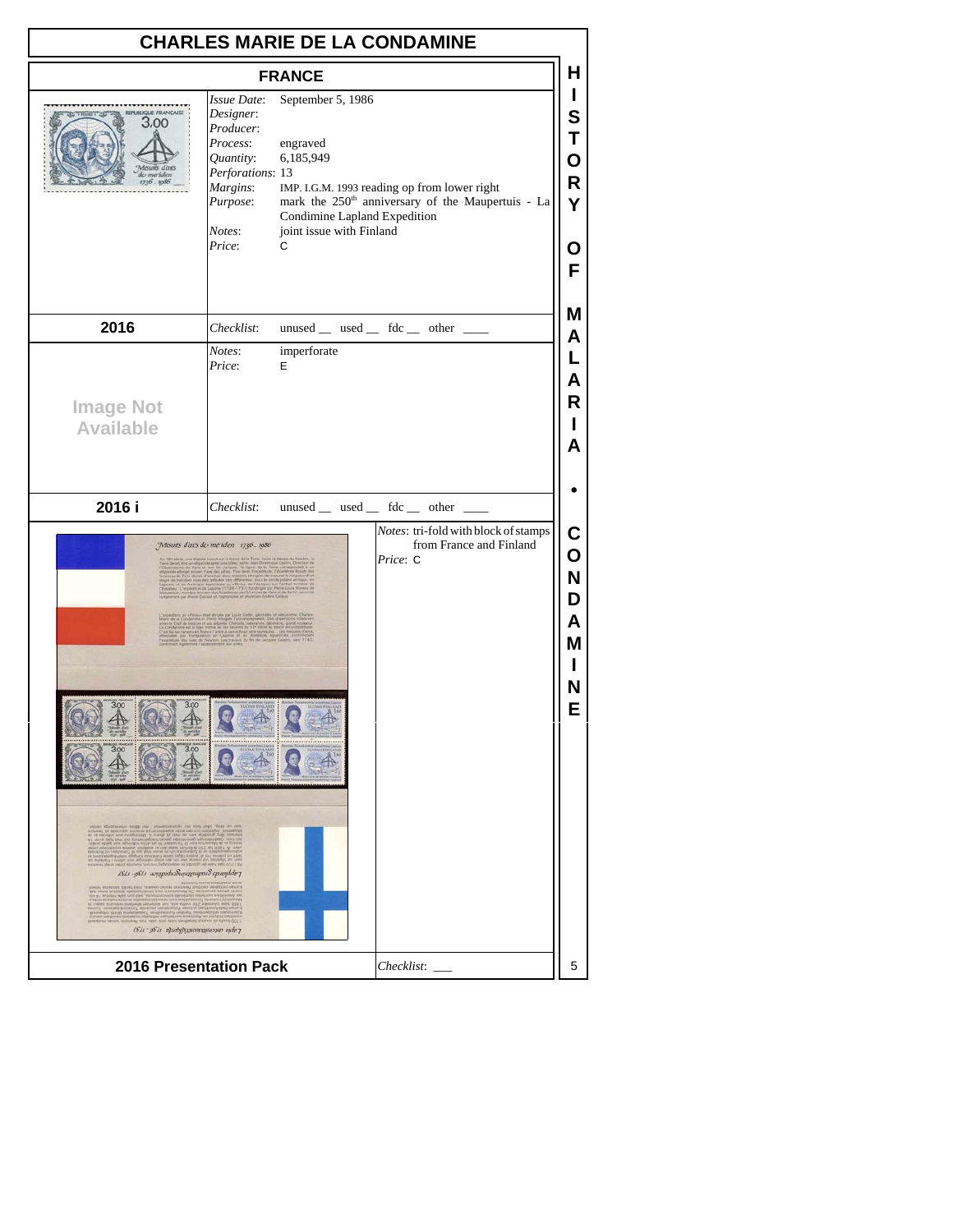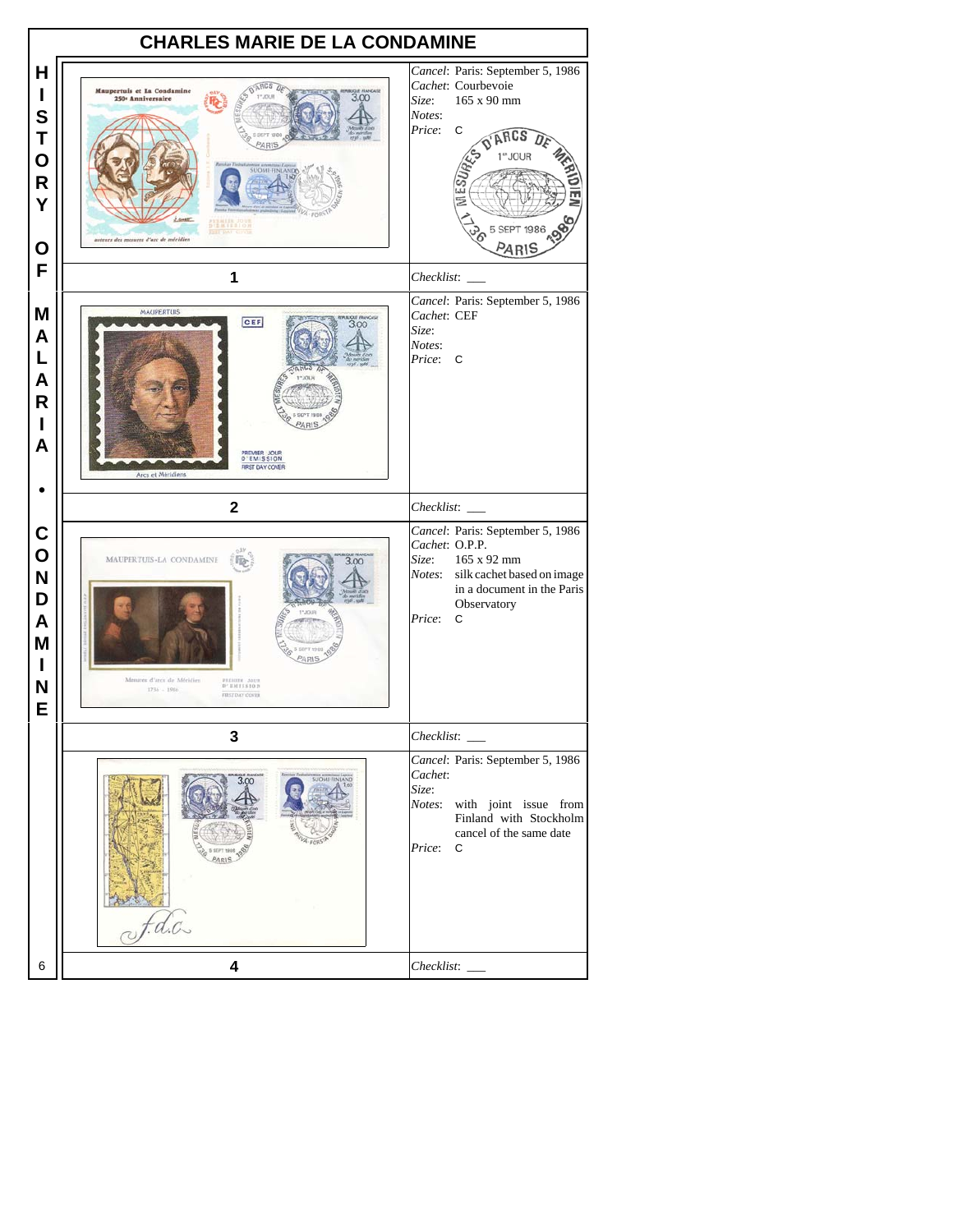| <b>CHARLES MARIE DE LA CONDAMINE</b> |                                                                                                                                        |  |
|--------------------------------------|----------------------------------------------------------------------------------------------------------------------------------------|--|
|                                      | Cancel: Paris: September 5, 1986<br>н<br>Cachet: maximum card 1<br>L<br>Size:<br>S<br>Notes:<br>Price: C<br>T<br>O<br>R<br>Y<br>О      |  |
| 5                                    | F<br>$Checklist:$ $-$                                                                                                                  |  |
|                                      | Cancel: Paris: September 5, 1986<br>Μ<br>Cachet: maximum card 2<br>Size:<br>A<br>Notes:<br>L<br>Price: C<br>A<br>R<br>L<br>A           |  |
| 6                                    |                                                                                                                                        |  |
| <b>AUPERTUIS-LA CONDAMINI</b>        | Cancel: Paris: September 5, 1986<br>C<br>Cachet: maximum card 3<br>O<br>Size:<br>Notes:<br>N<br>Price: C<br>D<br>A<br>Μ<br>L<br>N<br>E |  |
| 7                                    | $Checklist:$ $\_\_$                                                                                                                    |  |
|                                      | Cancel: Paris: September 5, 1986<br>Cachet: maximum card 4<br>Size:<br>Notes:<br>Price: C                                              |  |
| 8                                    | $\overline{7}$                                                                                                                         |  |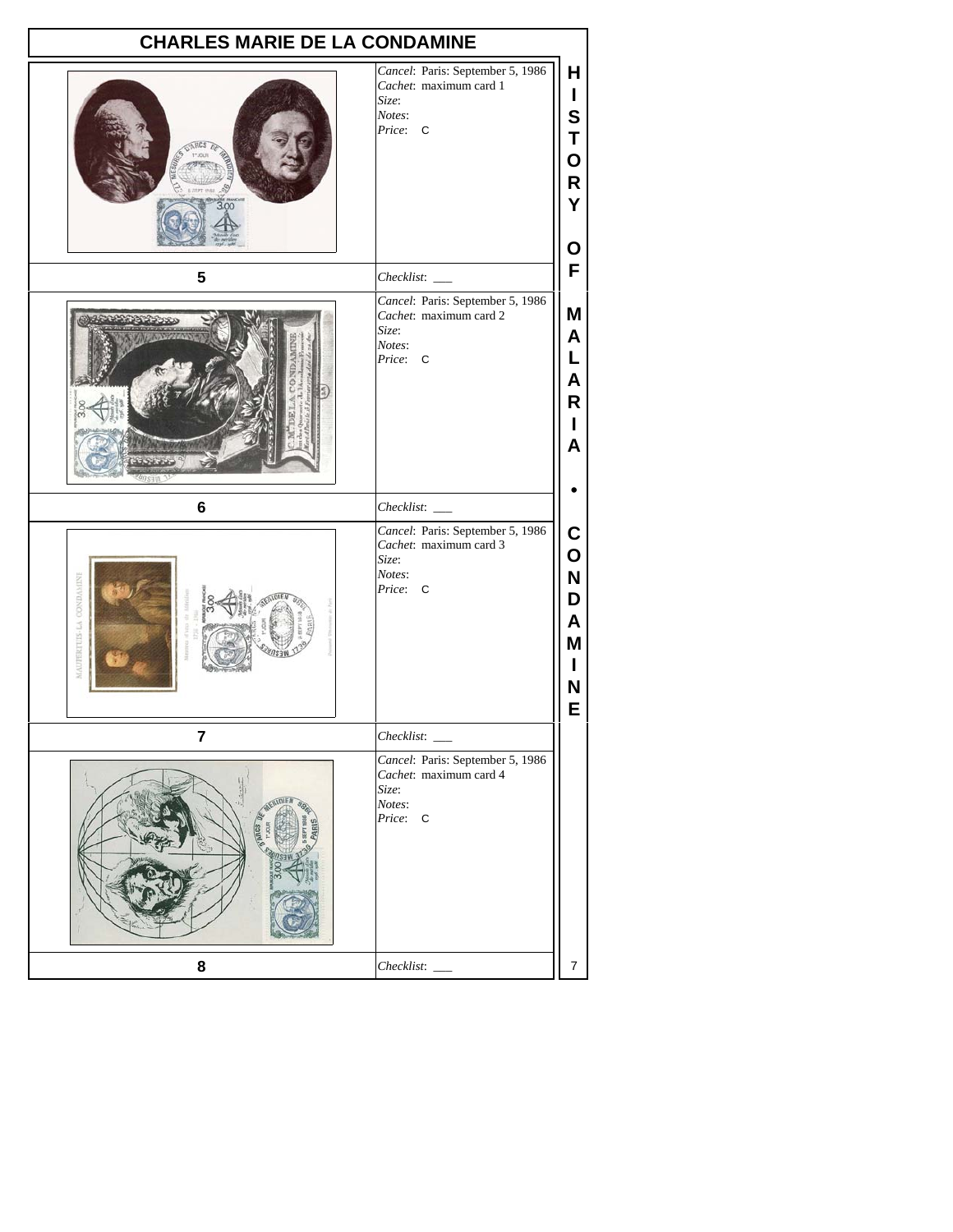|                                                           | <b>CHARLES MARIE DE LA CONDAMINE</b>                                                                                                                                                                                                                                                                                                                                                                                                                                                                                                                                                                                                                                                                                                                                                                                                                                                                                                                                                                                                                                                                                                                                                                                                                                                                                                                                                                                                                                                                                                                                                                                                                                                                                                                                                                                                                                                                                                                                                                                                                                       |                                                                                                                                                                                  |  |  |  |  |
|-----------------------------------------------------------|----------------------------------------------------------------------------------------------------------------------------------------------------------------------------------------------------------------------------------------------------------------------------------------------------------------------------------------------------------------------------------------------------------------------------------------------------------------------------------------------------------------------------------------------------------------------------------------------------------------------------------------------------------------------------------------------------------------------------------------------------------------------------------------------------------------------------------------------------------------------------------------------------------------------------------------------------------------------------------------------------------------------------------------------------------------------------------------------------------------------------------------------------------------------------------------------------------------------------------------------------------------------------------------------------------------------------------------------------------------------------------------------------------------------------------------------------------------------------------------------------------------------------------------------------------------------------------------------------------------------------------------------------------------------------------------------------------------------------------------------------------------------------------------------------------------------------------------------------------------------------------------------------------------------------------------------------------------------------------------------------------------------------------------------------------------------------|----------------------------------------------------------------------------------------------------------------------------------------------------------------------------------|--|--|--|--|
| Н<br>L<br>$\mathbf s$<br>Τ<br>O<br>$\mathsf{R}$<br>Y<br>O |                                                                                                                                                                                                                                                                                                                                                                                                                                                                                                                                                                                                                                                                                                                                                                                                                                                                                                                                                                                                                                                                                                                                                                                                                                                                                                                                                                                                                                                                                                                                                                                                                                                                                                                                                                                                                                                                                                                                                                                                                                                                            | Cancel: Paris: September 5, 1986<br>Cachet: maximum card 4<br>Size:<br>Notes: with Finland issue<br>Price:<br>C                                                                  |  |  |  |  |
| F                                                         | 9                                                                                                                                                                                                                                                                                                                                                                                                                                                                                                                                                                                                                                                                                                                                                                                                                                                                                                                                                                                                                                                                                                                                                                                                                                                                                                                                                                                                                                                                                                                                                                                                                                                                                                                                                                                                                                                                                                                                                                                                                                                                          | Checklist:                                                                                                                                                                       |  |  |  |  |
| M<br>A<br>L<br>A<br>R<br>I<br>A                           | t of sove t<br>t Salvate<br>inenes l'intremes l'achestrol                                                                                                                                                                                                                                                                                                                                                                                                                                                                                                                                                                                                                                                                                                                                                                                                                                                                                                                                                                                                                                                                                                                                                                                                                                                                                                                                                                                                                                                                                                                                                                                                                                                                                                                                                                                                                                                                                                                                                                                                                  | Cancel: Paris: September 5, 1986<br>Cachet: maximum card 5<br>Size:<br>with Finland issue<br>Notes:<br>Price:<br>C                                                               |  |  |  |  |
|                                                           | 10                                                                                                                                                                                                                                                                                                                                                                                                                                                                                                                                                                                                                                                                                                                                                                                                                                                                                                                                                                                                                                                                                                                                                                                                                                                                                                                                                                                                                                                                                                                                                                                                                                                                                                                                                                                                                                                                                                                                                                                                                                                                         | $Checklist:$ $\_\_$                                                                                                                                                              |  |  |  |  |
| C<br>O<br>N<br>D<br>A<br>M<br>L<br>N<br>E                 | Vançois Collation Historique du Ienbas Iste Français Collate<br><b>MESURES D'ARCS</b><br>福<br>DE MERIDIEN<br>堀<br>1736-1986<br>Maupertuis - La Condamine<br>w<br>longtemps, sur le termin, le seul utilisé. Jean Picard (1620-1652) s'aident des travaux de l'astronome hollandais Snell Van Royen, dit<br>Villebrontus Snellus (1681-1626), effectus la mesure du degré terrestre, sur un arc de<br>Con Amery Reporters an IL Terra for applicing Cr., on 1973, Insultations also There was als Convey, par 5" real<br>pandul ou behind it seconds a finite resulted by 2 mm all a par four list peached visit and the Theorem, and T<br>Mas, an expresent et protogeare juego fau Rouellin la médianne de Roard, Jean Domineau Geasin, directeur de l'Otenrestore de<br>Para et son fils Jacques, trouvienni, sur l'ensemble de la médianne, que las dibent plus longs au<br>Pour lever l'incentiude, l'Acadèmie des aciences décida d'envoyer deux misaicns changées de masurer la longueur d'un degni de<br>métoben sous des latitudes très différentes (sous le cente poliere antique, en Leponie, et en Am<br>L'espédition de Laponie (1736-1737) fut dropte per Plemir Louis Moneu, de Meupertus (1898-1769) secondé nosemment per Alexia<br>Clairaut et Septionne et physicien autobia Anders Coleus, Meupertus état un des éminens mentires<br>L'espédition en Amérique du Soul des displanais (une Coule (1794-1790), péomène et assimptone ; Dashar de la Condenne et de l'était (1794-1794) (1794-1794) (1794-1794) (1794-1794) (1794-1794) (1794-1794) (1794-1794) (1794-<br>Las expéditions de Laponia et d'Amérique équetoriale conferrément l'exactitude des vues de Newton et Huygens. La reprise de la<br>méridienne de France par le fils de Jacques Cassini, vers 1780, conferra également l'aplatisaem<br><b>SOBRIES OF BRIDE</b><br>300<br>PARIS 199<br>29-86 Document Philadégue Officiel édité par l'Administrative des Pontes et Téléconne<br>Timprénera des Ténbres-Paste. .<br>munications pour le Musée de la Poste et tief sur les presses de | Cancel: Paris: September 5, 1986<br>Cachet: post office<br>Size:<br>Notes:<br>museum card with printed<br>stamp at right and first day<br>cancelled stamp at left<br>Price:<br>D |  |  |  |  |
| 8                                                         | 11                                                                                                                                                                                                                                                                                                                                                                                                                                                                                                                                                                                                                                                                                                                                                                                                                                                                                                                                                                                                                                                                                                                                                                                                                                                                                                                                                                                                                                                                                                                                                                                                                                                                                                                                                                                                                                                                                                                                                                                                                                                                         |                                                                                                                                                                                  |  |  |  |  |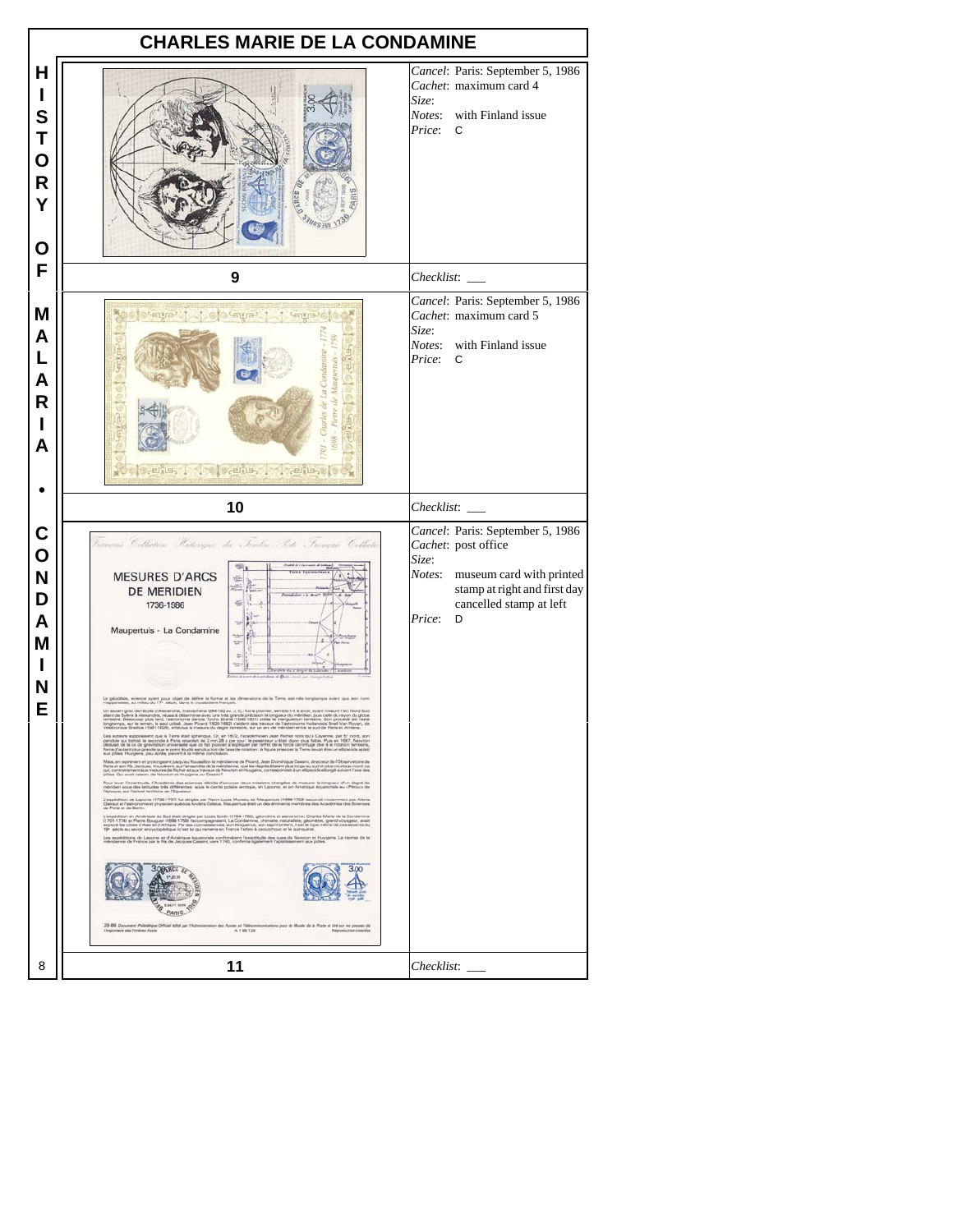